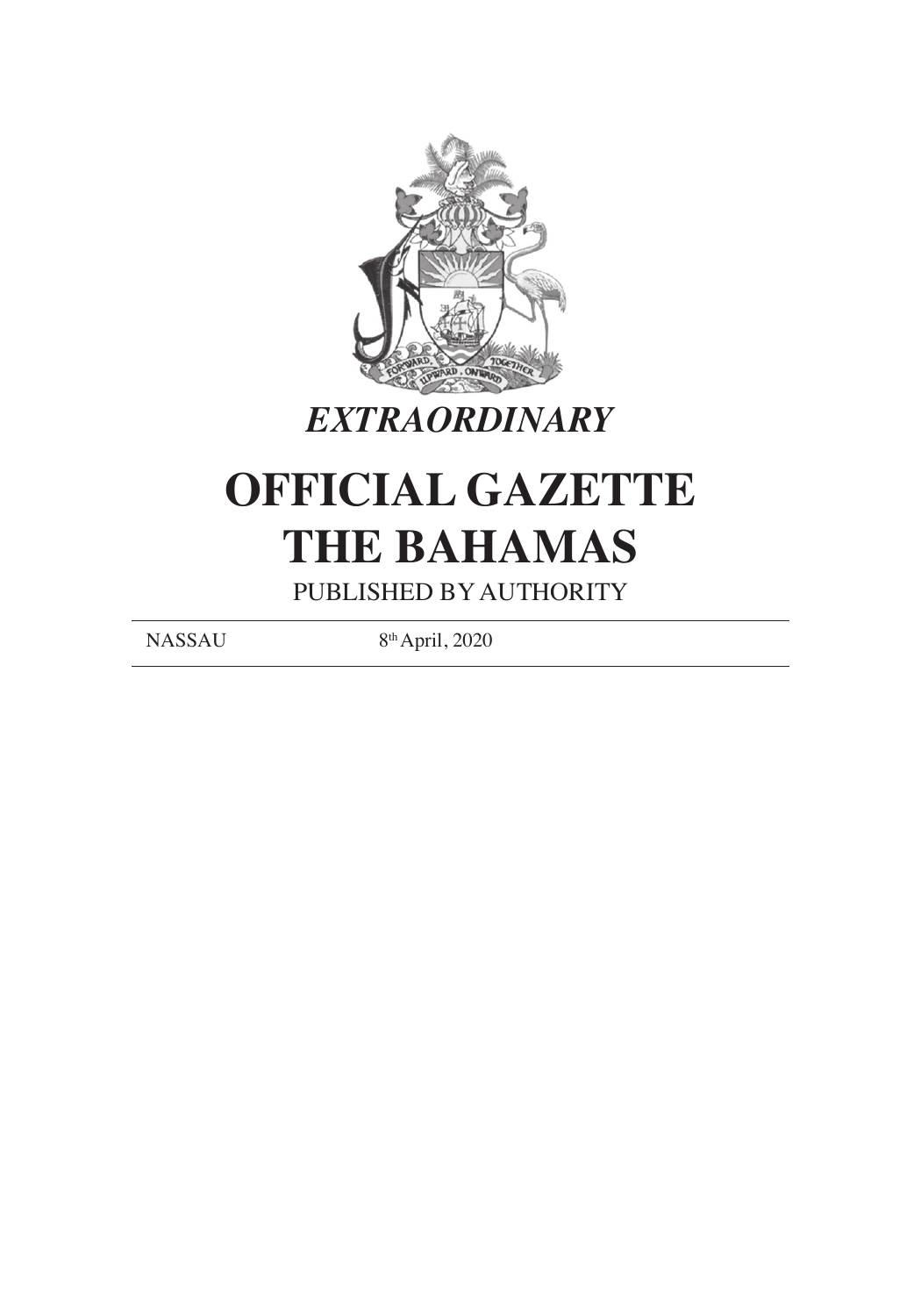## **EMERGENCY POWERS (COVID 19)** (LOCKDOWN) (NO. 2) ORDER, 2020

## **Arrangement of Order**<br>Order

| vuu |  |
|-----|--|
|     |  |
|     |  |
|     |  |
|     |  |
|     |  |
|     |  |
| 7.  |  |
|     |  |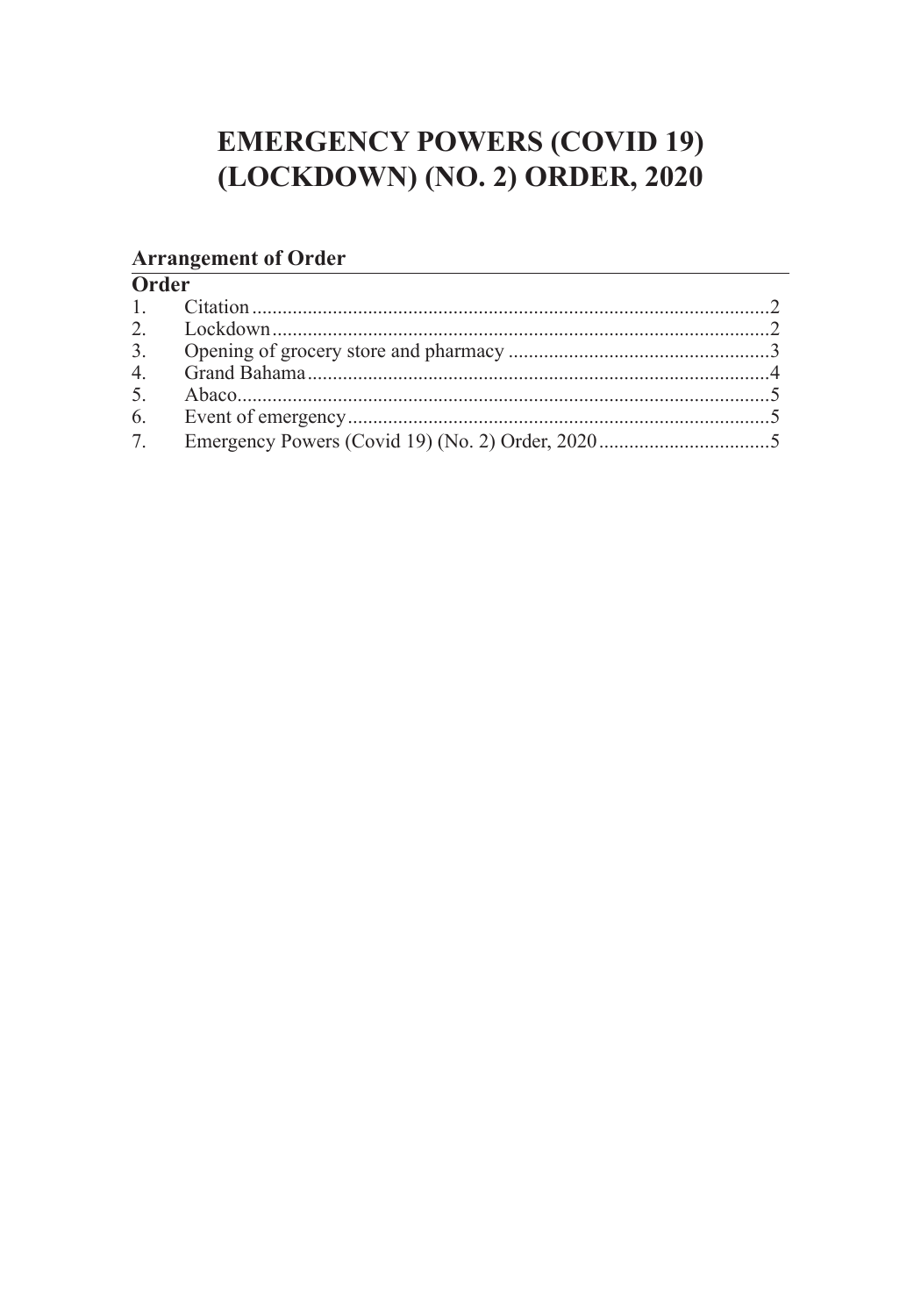

#### **OFFICE OF THE PRIME MINISTER**  $\mathcal{S}$

#### S. I. No. 39 of 2020

## **EMERGENCY POWERS (COVID 19) REGULATIONS, 2020**

### **EMERGENCY POWERS (COVID 19) (LOCKDOWN) (NO. 2)**

In exercise of the powers conferred on me by the Emergency Powers (Covid 19) Regulations, 2020, I HEREBY make the following Order for every island and cay in the Commonwealth of The Bahamas –

#### **1. Citation**. **AND WHEREAS EMANCIPATION DAY, the 1st Monday in August has been considered by Day, the 1st Monday in August has been considered by**  $\mathcal{A}$

This Order may be cited as the Emergency Powers (Covid 19) (Lockdown) (No. 2) Order, 2020.  $\text{MSE}$ ,  $\angle 020$ .

#### 2. **Lockdown**.

- (1) Effective 9:00 p.m. Wednesday, 8<sup>th</sup> April, 2020 until 5:00 p.m. Tuesday, 14<sup>th</sup> April, 2020, every business, establishment or undertaking, other than the following, shall remain closed –
	- (a) The Princess Margaret Hospital;
- (b) The Rand Memorial Hospital; **1. Citation.**
- (c) Doctors Hospital (Shirley Street and Blake Road);
	- $(d)$  any hotel with guests;
- (e) The Royal Bahamas Police Force; **2. Opening of shops on Emancipation Day, 2019.**
- (f) The Royal Bahamas Defence Force;
- (g) Operation Bahamas Turks and Caicos (OPBAT);
- (h) The Department of Correctional Services;
	- (i) The Department of Immigration;
	- G) The Customs Department;
	- (k) the Bahamas Civil Aviation Authority (air traffic controllers);
	- (L) The Ministry of the Environment and Housing;
	- (m) waste disposal and sanitation services;
	- (n) wholesale bakeries and water production companies;
	- (o) non-governmental organisations for home delivery of emergency food and medical supplies;
	- (p) a business licensed to provide security guard services;
	- (q) essential workers, including contractors or subcontractors, in any public or privately owned utility provider of water,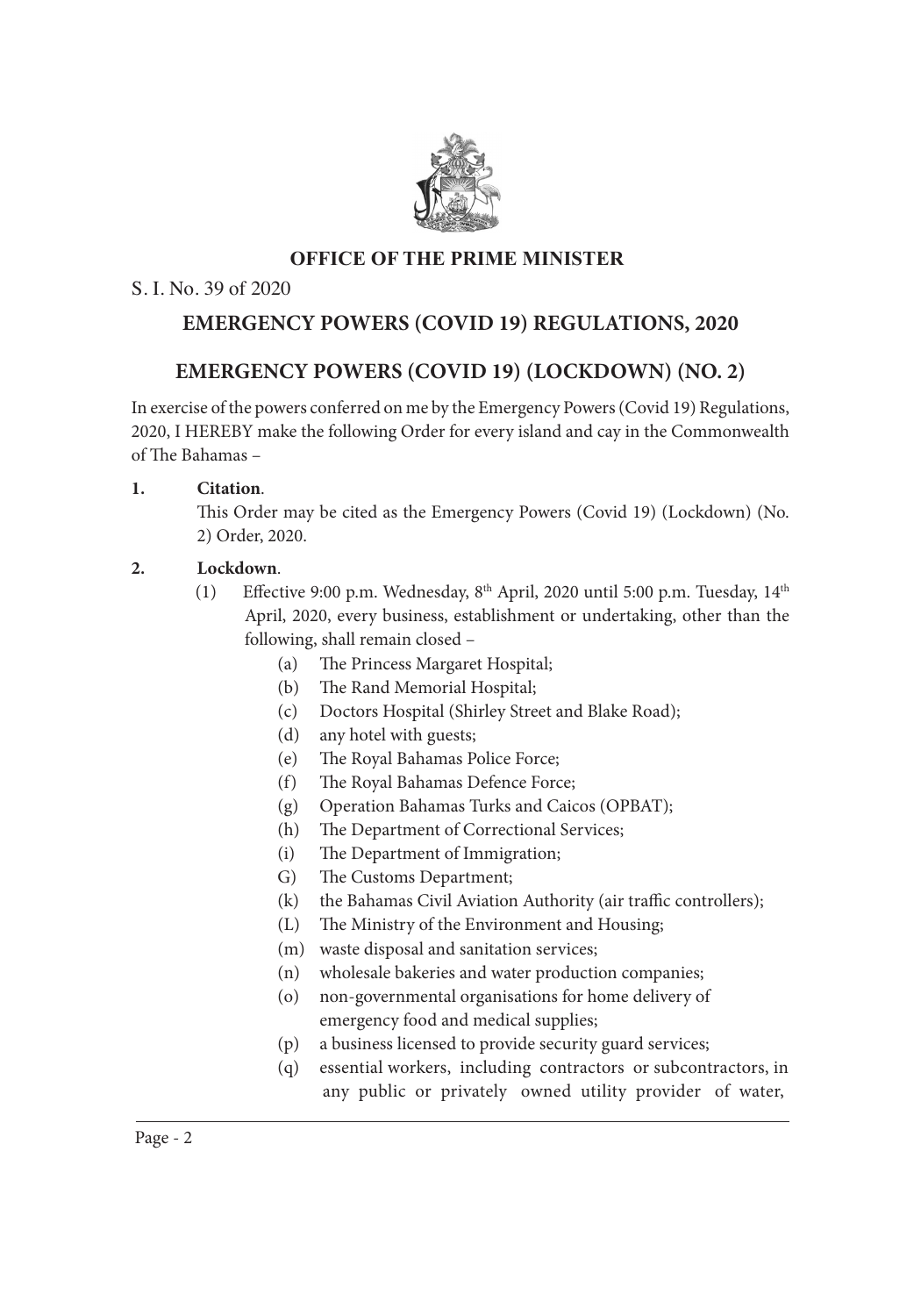electricity or electronic communications sector, including the print and electronic news media;

- (r) ports of entry, container ports, freight forwarders and private terminals for the conduct, where applicable, of basic port maintenance services (inclusive of garbage removal), domestic trade, imports and exports of containerised freight, and the import, treatment, bunkering and export of oil products;
- (s) any public or privately owned terminal and ancillary or support services for the receipt of imported wholesale petroleum products for domestic consumption, for the purpose of the storage and onward delivery of the same to any public or private entity for utility or retail distribution throughout The Bahamas over land or by barges; and
- (t) PharmChem Technologies G.B. Ltd.
- Notwithstanding paragraph (1), a healthcare worker may conduct home visits to members of the general public for the purpose of providing medical or therapeutic care. (2)
- No person, except an essential worker for a business or establishment listed in paragraph (1), shall leave his place of residence for any purpose whatsoever, other than for the purpose of seeking urgent medical care at a hospital specified in paragraph (1). (3)
- Regulations, 2020<sup>1</sup>. Any person who contravenes this Order commits an offence and is liable on summary conviction to a fine not exceeding ten thousand dollars or to a term of imprisonment for a term not exceeding eighteen months or to both in accordance with regulation 23 of the Emergency Powers (Covid 19) (4)

#### **3. Opening of grocery store and pharmacy.**

Notwithstanding order 2-

- (a) grocery stores shall open on Thursday,  $9<sup>th</sup>$  April, 2020, from 6:00 a.m. to 10:00 p.m. and shall only allow entrance, upon presentation of to 10.00 p.m. and shall only allow entrance, upon presentation of<br>employment identification, to the persons employed in the following<br>services and undertakings –
	- (i) between the hours of  $6:00$  a.m. and  $12:00$  p.m.
		- (aa) The Royal Bahamas Police Force;
		- (bb) The Royal Bahamas Defence Force;
		- (cc) healthcare workers; and
		- (dd) essential workers in any bank or credit union;
	- (ii) between the hours of  $12:00$  p.m. and  $9:00$  p.m.  $-$

*<sup>1</sup>SI. No. 21 of 2020.*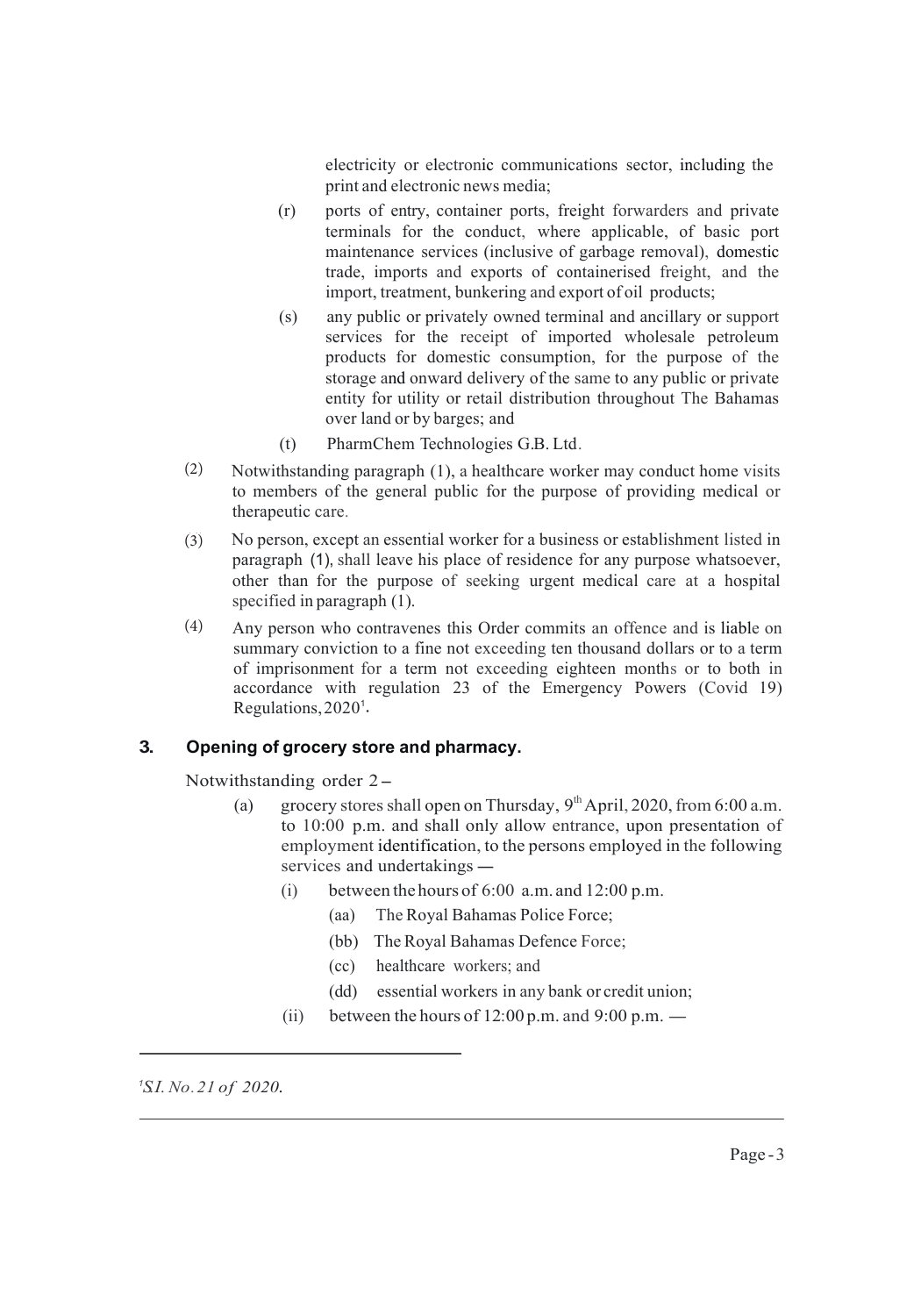- (aa) Fire Services;
- (bb) the Department of Correctional Services;
- (cc) the National Insurance Board;
- (dd) the Department of Social Services;
- (ee) the Ministry of the Environment and Housing;
- (ff) the Department of Immigration;
- (gg) theCustomsDepartment;
- (hh) the Registrar General's Department;
- (ii) the Magistrate Court and Supreme Court (essential workers);
- (jj) waste disposal and sanitation services;
- (kk) wholesale grocers; and
- (11) any public or privately owned utility provider of water, electricity or electronic communications, including the print and electronic news media (essential workers);
- (b) pharmacies shall open on Thursday,  $9<sup>th</sup>$  April, 2020 between the hours of 9:00 a.m. and 1:00 p.m. and shall only allow entrance, upon presentation of employment identification, to the persons referred to in subparagraphs  $(a)(i)$  and  $(ii)$ ;
- (c) grocery stores and wholesale grocers and essential staff for the restocking of food stores on Saturday,  $11<sup>th</sup>$  April, 2020 between the hours of 9:00 a.m. and 5:00 p.m.;
- Bimini, shall open on Thursday, 9<sup>th</sup> April, 2020 between the hours of (d) grocery stores on all islands and cays, except New Providence and 9:00 a.m. and 5:00 p.m; and
- (e) irrigation personnel to water plants and trees between the hours of 9:00 a.m. and 5:00 p.m.

#### **4. Grand Bahama.**

Effective Wednesday, 8<sup>th</sup> April, 2020 until Monday, 13<sup>th</sup> April, 2020, notwithstanding order 2, the following businesses, undertakings, services and activities on the island Effective Wednesday,  $8^{\text{th}}$  April, 2020 until Monday<br>order 2, the following businesses, undertakings, set<br>of Grand Bahama shall continue in operation —

- (a) non-governmental organisations for the production and provision of water;
- (b) water depots;
- (c) waste disposal and sanitation services;
- (d) gas stations, between the hours of 6:00 a.m. and 7:00 p.m.;
- (e) construction of the Covid 19 Treatment Unit at the Rand Memorial Hospital; and
- (f) well drilling by Waugh Construction.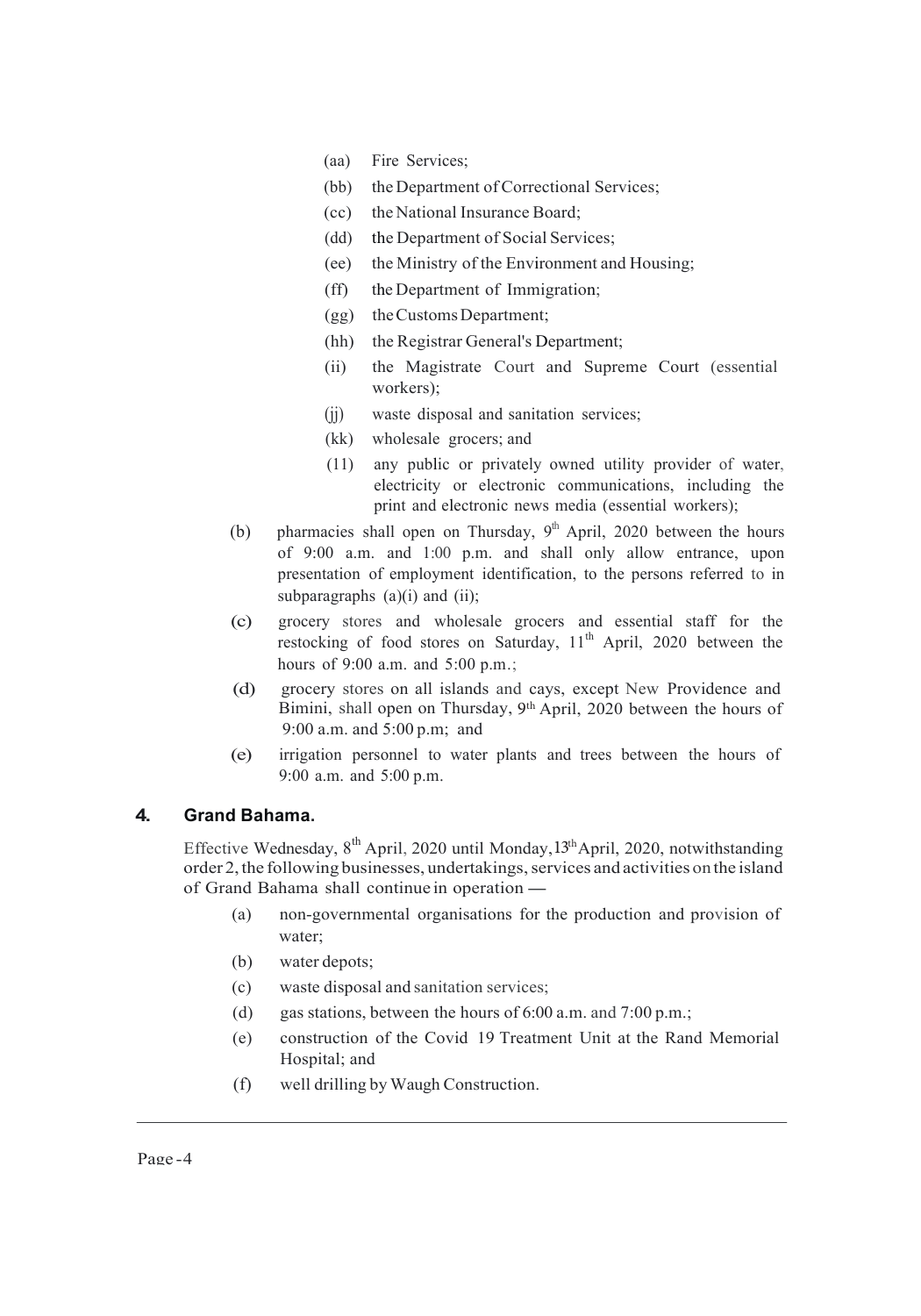#### **5. Abaco.**

Notwithstanding order  $2-$ <br>(a) gas stations on

- (a) gas stations on the island of Abaco shall be open between the hours of 6:00 a.m. and 7:00 p.m., for the purpose of refuelling generators; and
	- (b) non-governmental organisations for the production and provision of water.

#### **6. Event of emergency. 5. Abaco.**

In the event of an emergency, a person shall seek the permission of the Commissioner of Police to leave his place of residence by calling  $311$  or the nearest police station.  $\mathbf{h}$ 

#### **7.** Emergency Powers (Covid 19) (No. 2) Order, 2020.

**7. Emergency Powers (Covid 1 For the avoidance of doubt** 

- (a) this Order shall apply to  $-$ <br>(i) every business or une
- (i) every business or undertaking (including exempted businesses and undertakings) granted an exemption by the Competent Authority pursuant to order 5(l)(m); and
- (ii) every other business or undertaking including a business referred to in order  $5(1)(gg)$ ;
	- (b) the Emergency Powers (Covid 19) (No. 2) Order, 2020 as amended from time to time, shall continue to have effect subject to this Order; and  $Order; and$ 
		- (c) the physical distancing protocols and requirement to wear a mask provided in the Emergency Powers (Covid 19) (No. 2) Order,  $2020$ , shall apply to orders  $2, 3, 4$  and  $5$ .

#### **Made this 8<sup>th</sup> day of April, 2020**

#### **Signed HUBERT MINNIS Prime Minister**

*2 S.I.No.27 o f 2020.*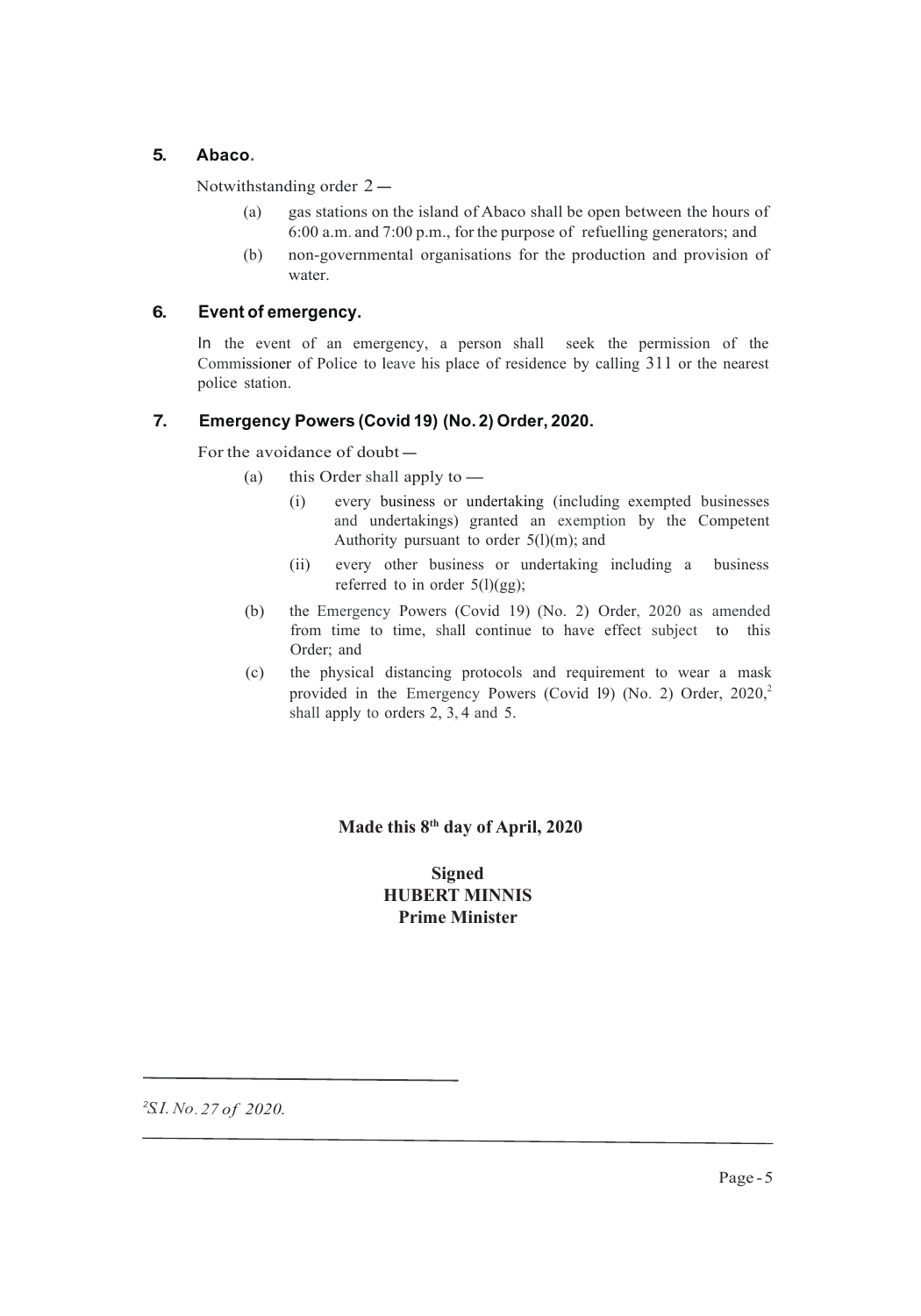## **EMERGENCY POWERS (COVID 19) (NO. 2) (AMENDMENT) (NO. 7) ORDER, 2020**

#### **Arrangement of Order**

| Order |  |  |
|-------|--|--|
|       |  |  |
|       |  |  |
|       |  |  |
|       |  |  |
|       |  |  |
|       |  |  |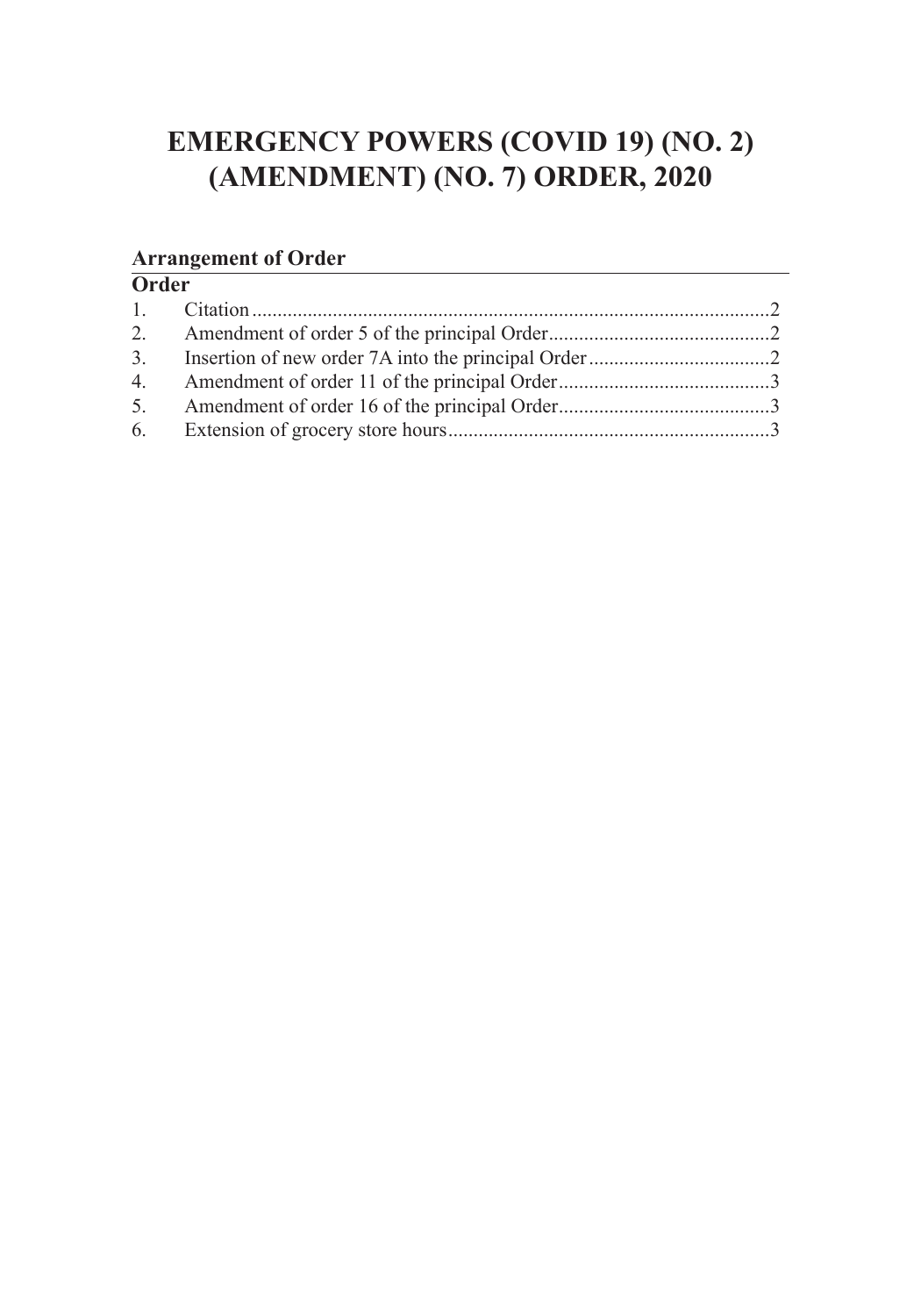### **EMERGENCY POWERS (COVID 19) REGULATIONS, 2020**

### **EMERGENCY POWERS (COVID 19) (NO. 2) (AMENDMENT) (NO. 7) ORDER, 2020**

In exercise of the powers conferred on me by the Emergency Powers (Covid 19)<br>Regulations, 2020, IHEREBY make the following Order for every island and cay in<br>the Commonwealth of The Bahamas — Regulations, 2020, I HEREBY make the following Order for every island and cay in

#### **1. Citation.**

This Order, which amends the Emergency Powers (Covid 19) (No. 2) Order, 2020 *(S.I. No. 27 of 2020),* may be cited as the Emergency Powers (Covid 19) (No. 2) (Amendment) (No. 7) Order, 2020.

#### **2. Amendment of order 5 ofthe principal Order.**

Order 5 of the principal Order is amended in paragraph  $(1)$  — (a) by the insertion immediately after subparagraph (a)

(a) by the insertion immediately after subparagraph (a) of the following e principal Order is an<br>by the insertion immed<br>new subparagraph

"(aa) wholesale bakeries and water production companies;";

- mew subparagraph —<br>
(b) wholesale bakeries and water production companies;";<br>
(b) by the deletion and substitution of subparagraph (c) as follows —<br>
(c) pharmacies from 6:00 a.m. to 6:00 p.m.;"; and
	- pharmacies from  $6:00$  a.m.to  $6:00$  p.m.;"; and
- (c) by the insertion immediately after subparagraph (d) of the following new subparagraph -
	- "(dd) gas stations in Abaco and Andros from 6:00 a.m. to 7:00 p.m.;".

#### **3. Insertion of new order 7A into the principal Order.**

The principal Order is amended by the insertion immediately after order 7 of the following new Order-

#### **"7A. Requirement to wear mask.**

- (1) Every person who leaves his residence in accordance with the provisions of this Order and any exemption granted hereunder, shall wear a mask covering his nose and mouth while away from his residence.
- (2) An exempted business or undertaking may deny entry to any person not wearing a mask covering his nose and mouth.".